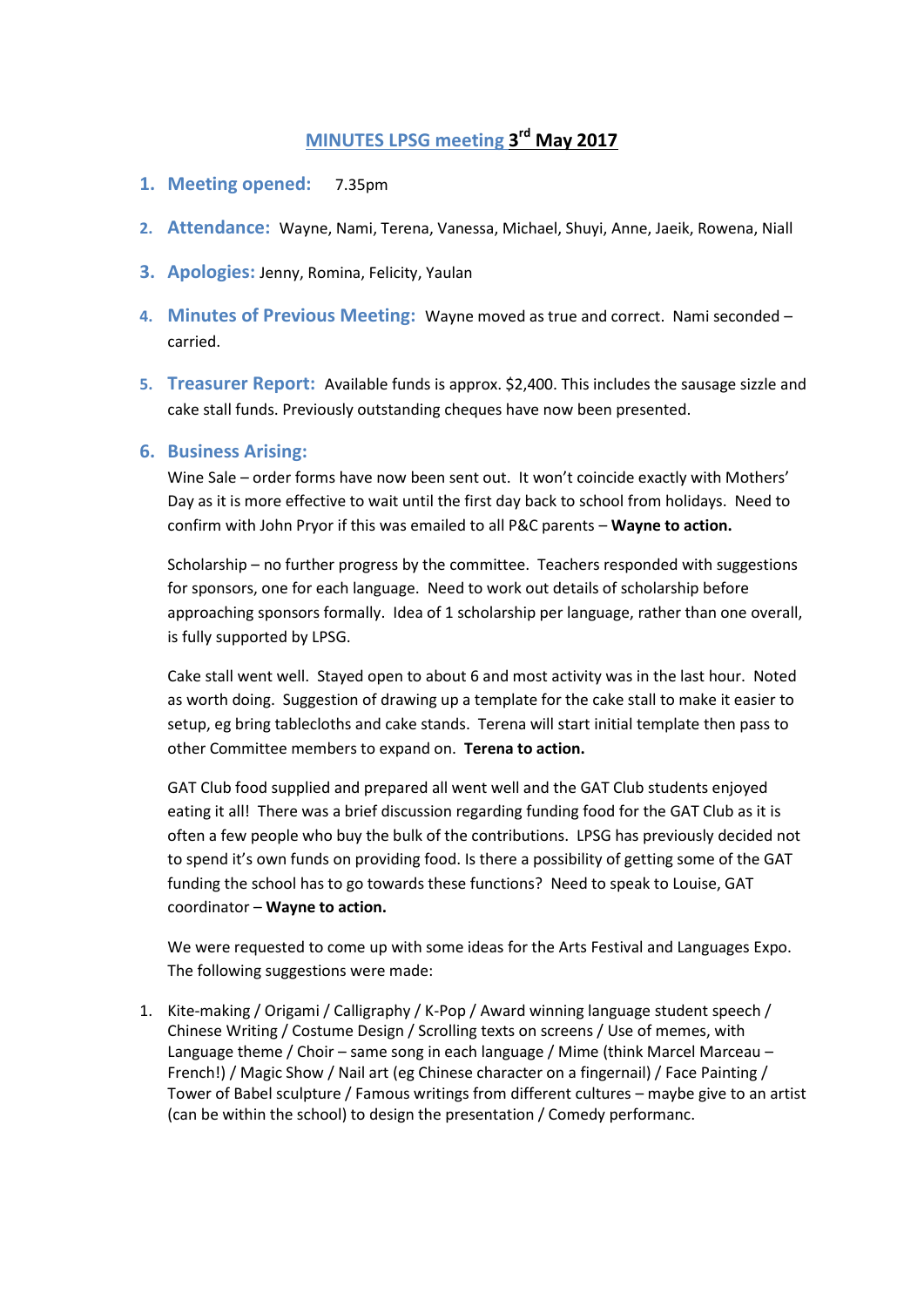It is noted that the Languages Teachers do not want the Arts Festival and Language Expo to be combined. They want to the Languages Expo to be able to shine!

## **7. New Business:**

Terena provided some information on the new GAT Committee which has formed this year. It has had it's first meeting and is in very early stages of developing. The aim of the committee is to provide support to GAT teachers across the MESH areas. Terena is the liaison between the GAT committee and LPSG.

# 8. **Teaching Report:**

Language Expo is being held Friday, 23<sup>rd</sup> June, 1:30pm to 4:30pm. This year primary schools are being invited. Teachers are in the process of finalising the event – each language has a Performance, Display and Food component. Funding request was made for the Piano Accordion player to play for one hour, who plays both French and Italian music (1/2 hour of each) and was very popular last year. Chinese language also requested \$300. Japanese and Korean requested \$500 combined. A Motion (#1) was put forward by Wayne for LPSG to provide the following funding for the Language Expo – seconded by Anne - carried:

For each Language group:

- \$500 for Korean and Japanese combined (as requested).
- $\bullet$  \$300 for French
- $\bullet$  \$300 for Italian

 $\bullet$  \$300 for Chinese

For general performance:

- \$350 for Accordion player (as requested)
- Up to \$350 for an additional special performance artist if teachers request. Maximum of 20% to be spent on food.

Tuesday 9<sup>th</sup> May, Jaeik is holding a Korean and Japanese sushi session, 6:30pm to 8pm. An invited chef is coming along, and has volunteered his time.

Tuesday, 16<sup>th</sup> May, there is to be a year 10 Languages Information Evening for students considering studying their language in year 11, along with the parents. Grace has requested LPSG provide plates of mainly Italian and Chinese food, plus food from other countries, as snacks. Teachers will setup. Food can be dropped to year 9 building during the day, where a fridge is available if required, or brought along on the night. Request for donations to be sent to our mailing list – **Terena to action**.

Chinese trip is being planned, leaving 22<sup>nd</sup> September. Approx 15 students will attend.

MLSHS sent two year 8 students to an Easter Camp in China - Ha Na Choi and Sara Sadeghmanesh.

Two MLSHS year 10 students studying mainstream Chinese were selected to attend the Shanghai International Youth Camp. It is very competitive, only two West Australians are selected and a lot of time is spent preparing the resume. Well done to Tayla Siskopoulos and Cameron Halliday.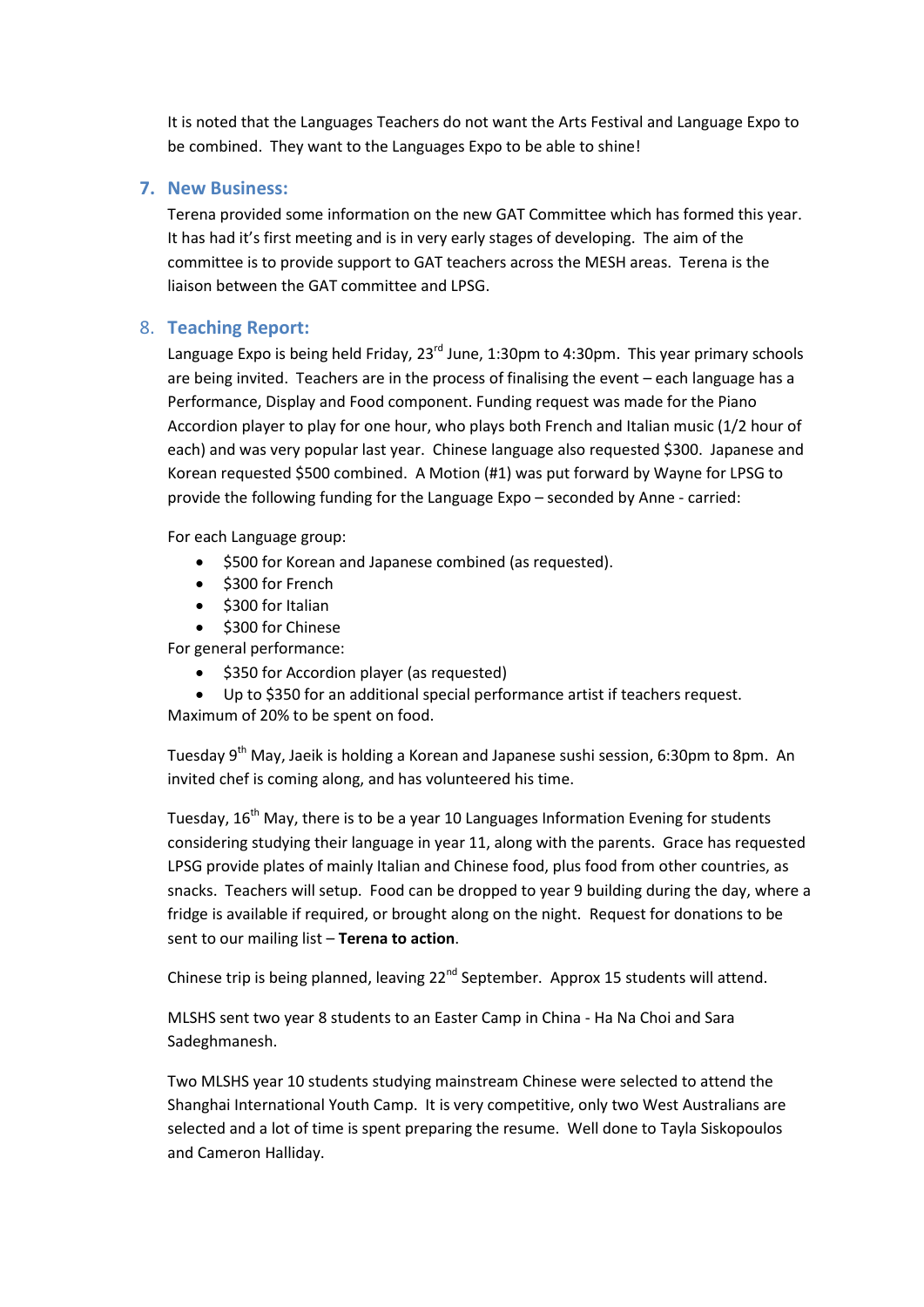Xinyi Guo (Sunny), year 8 GAT student, won the competition for background speaker Story Telling – well done!

Chinese GAT Club is going to a Chinese restaurant for lunch.

Students are getting ready for assessments then reporting will be coming up.

**9. Next Meeting:** Wednesday, 31<sup>st</sup> May – week 6

### **10.Meeting Closed:** 9pm

### **MOTIONS:**

### **#1:**

Put forward by Wayne for LPSG to provide the following funding for the Language Expo – seconded by Anne - carried:

For each Language group:

- $\bullet$  \$500 for Korean and Japanese combined (as requested).
- \$300 for French
- \$300 for Italian
- $\bullet$  \$300 for Chinese

For general performance:

- \$350 for Accordion player (as requested)
- Up to \$350 for an additional special performance artist if teachers request.

Maximum of 20% to be spent on food.